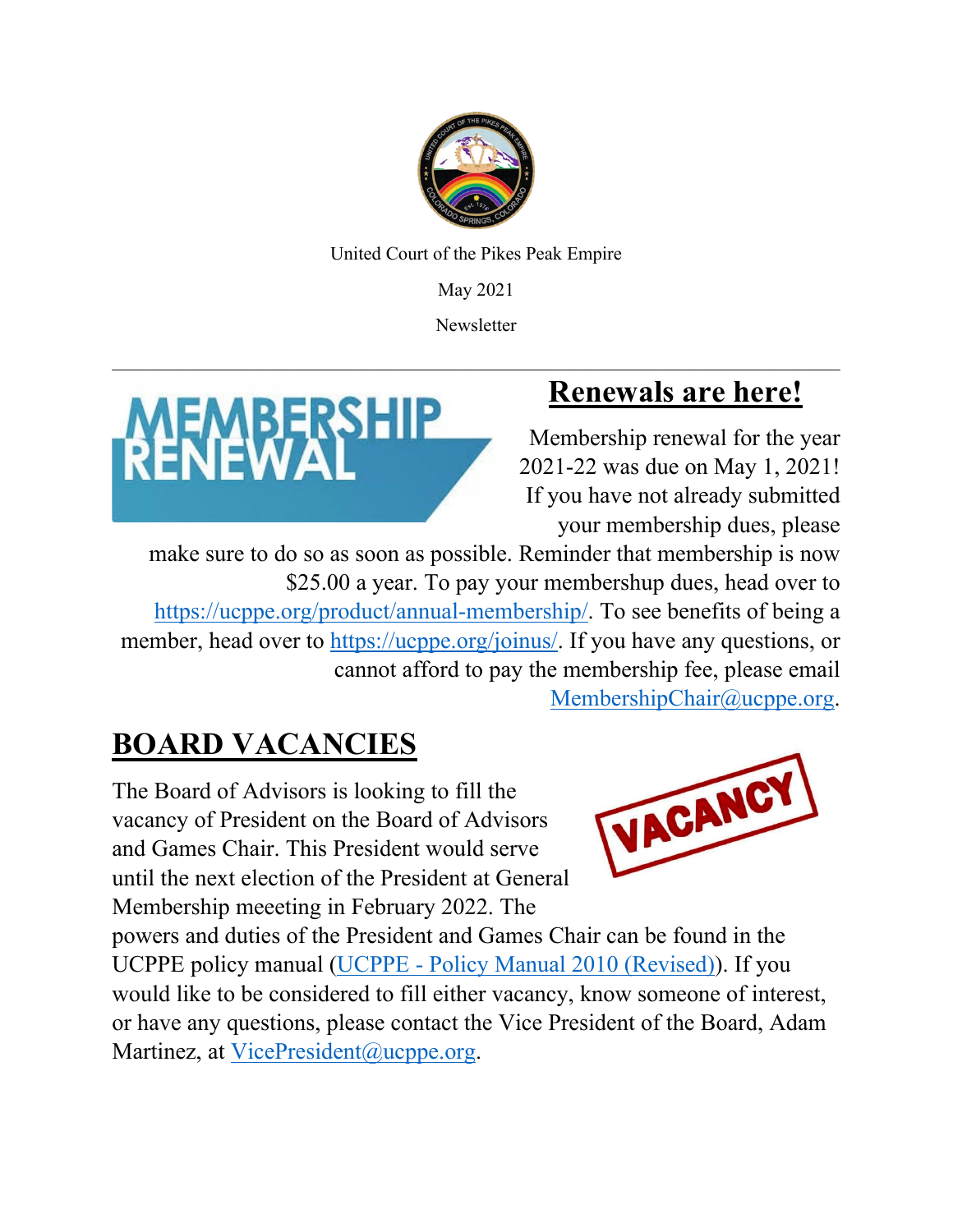

#### **QUEER PROM 2021!**

Inside Out Youth Services is once again bringing back in person queer prom for the LGBTQ+ youth in the El Paso County community. While this event is for those under 24, UCPPE is proud to support this event. We will be there both volunteering as well as performing during their half time. If you would like to donate money for youth who cannot afford a ticket, you can click on the following link Donate - [Inside Out Youth Services \(insideoutys.org\).](https://insideoutys.org/donate/?fbclid=IwAR1Ncbrfj3DIkuLhIJcmIyv2UVZGYRSEB81z8ehFNeIRIICUYowCvSuAgSA) If you would like to talk about other ways that you can help support Queer Prom and Inside Out Youth Services, contact their Development Director at Joy@insideoutys.org.

#### **CALLING CANDIDATES!**

If you have an interest in serving as Emperor/Empress/Emprex of Reign 46, the campaign schedule has now been announced. See the list below in upcoming events to get caught up with everything. If you have any questions, comments, or concerns, please email [CorrespondingSecretary@ucppe.org.](mailto:CorrespondingSecretary@ucppe.org)

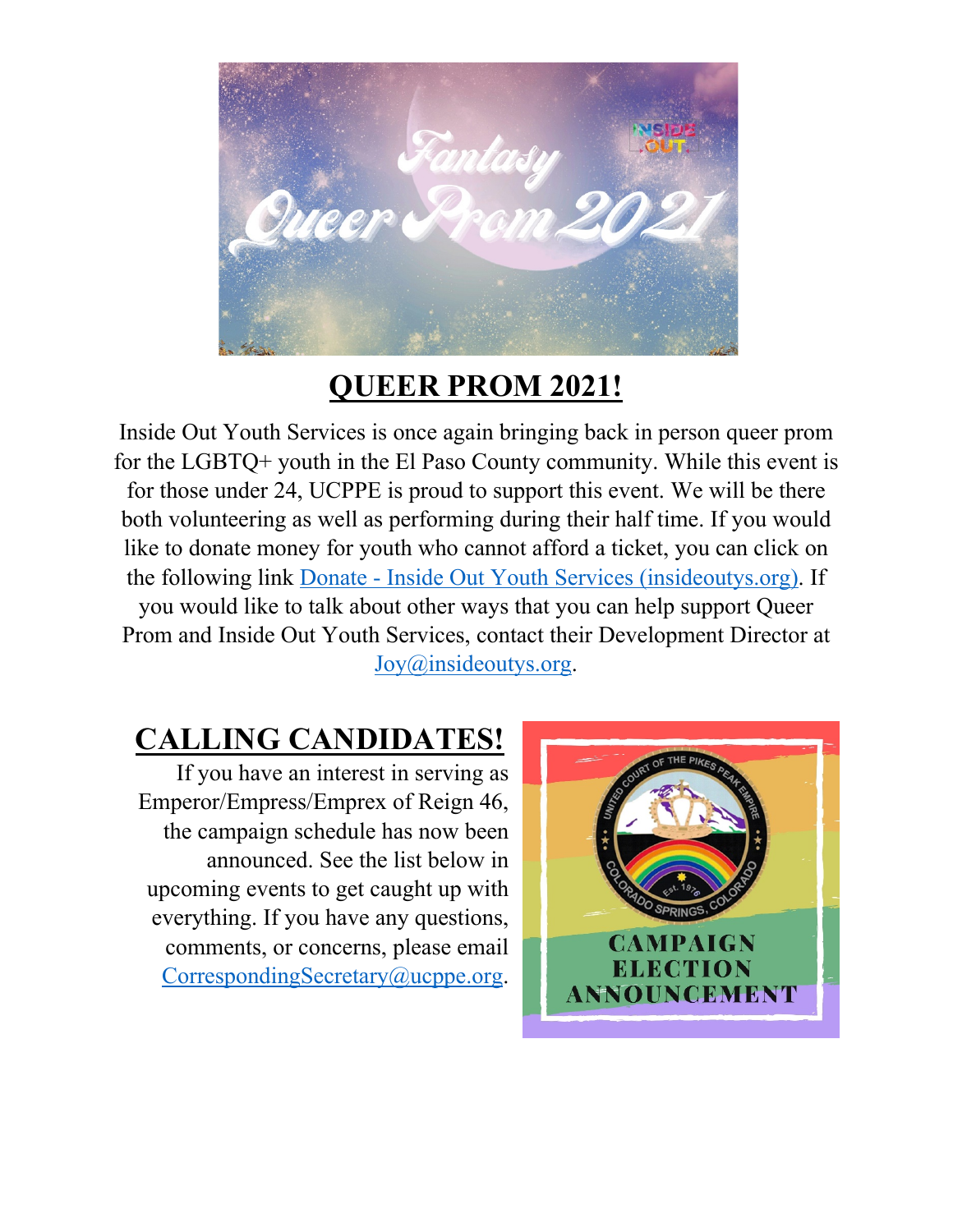

## **COUNCIL OF REGENTS MEETING**

Members of the council of regents are requested for a meeting on August 7, immeadeatly following Candidates review. The meeting will take place at Club Q. If you have any questions, please contact Sean Gooden [\(Sean@ucppe.org\)](mailto:Sean@ucppe.org) or Sable Gordon [\(Sable@ucppe.org\)](mailto:Sable@ucppe.org).



Reminder that even though the CDC has stated that if you are vaccinated you do not need to wear a mask, Club Q still holds the requirement that during all events masks are worn at all times you are not seated at your table. If you are performing in shows, please speak with the producer of the show as requirements are changing daily. If you have any questions, comments, or conerns, please contact Emperor 45 Nic (Emperor 44@ucppe.org).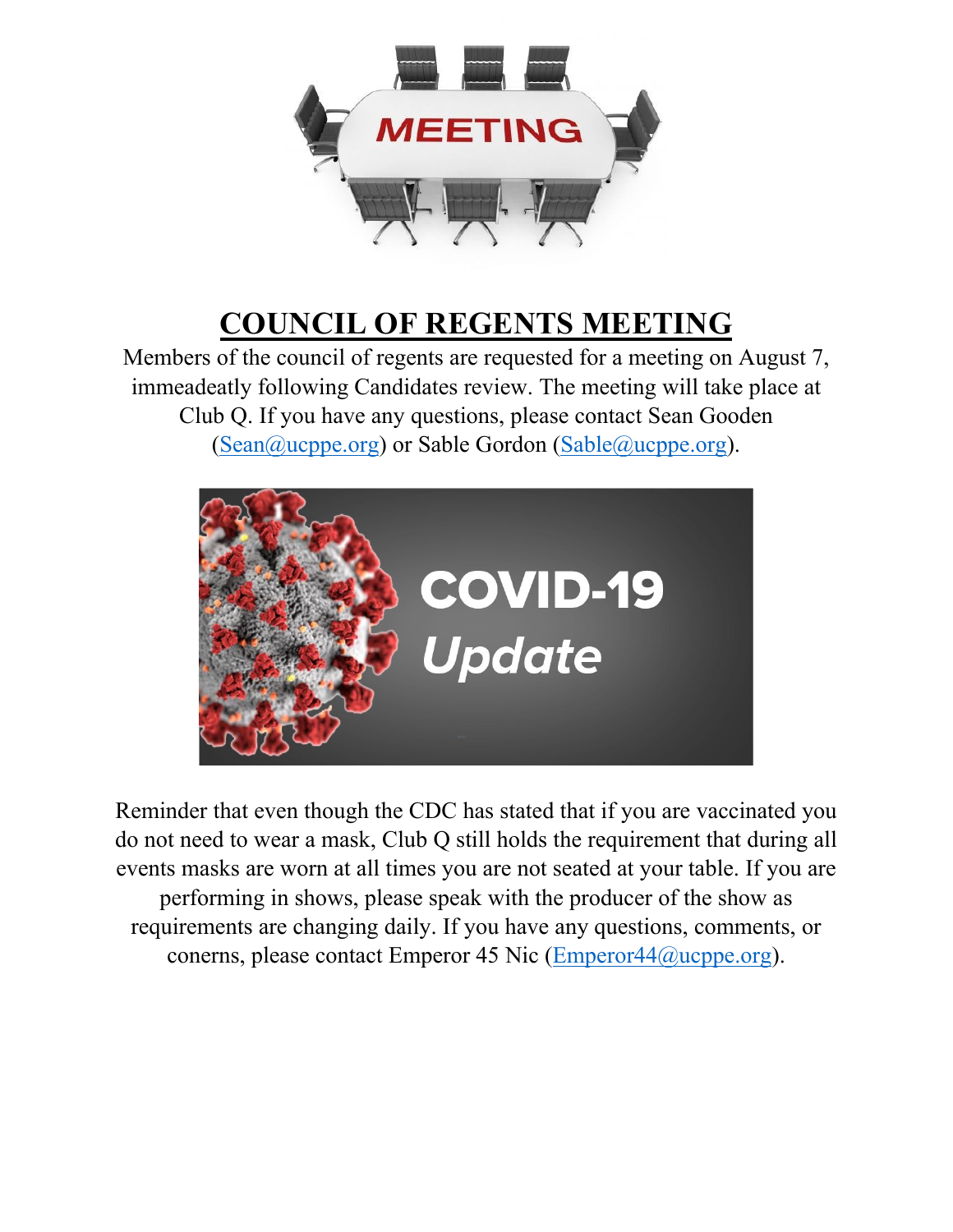## **UPCOMING CORONATIONS AND OUT OF REALM EVENTS**



### **UPCOMING IN REALM EVENTS**